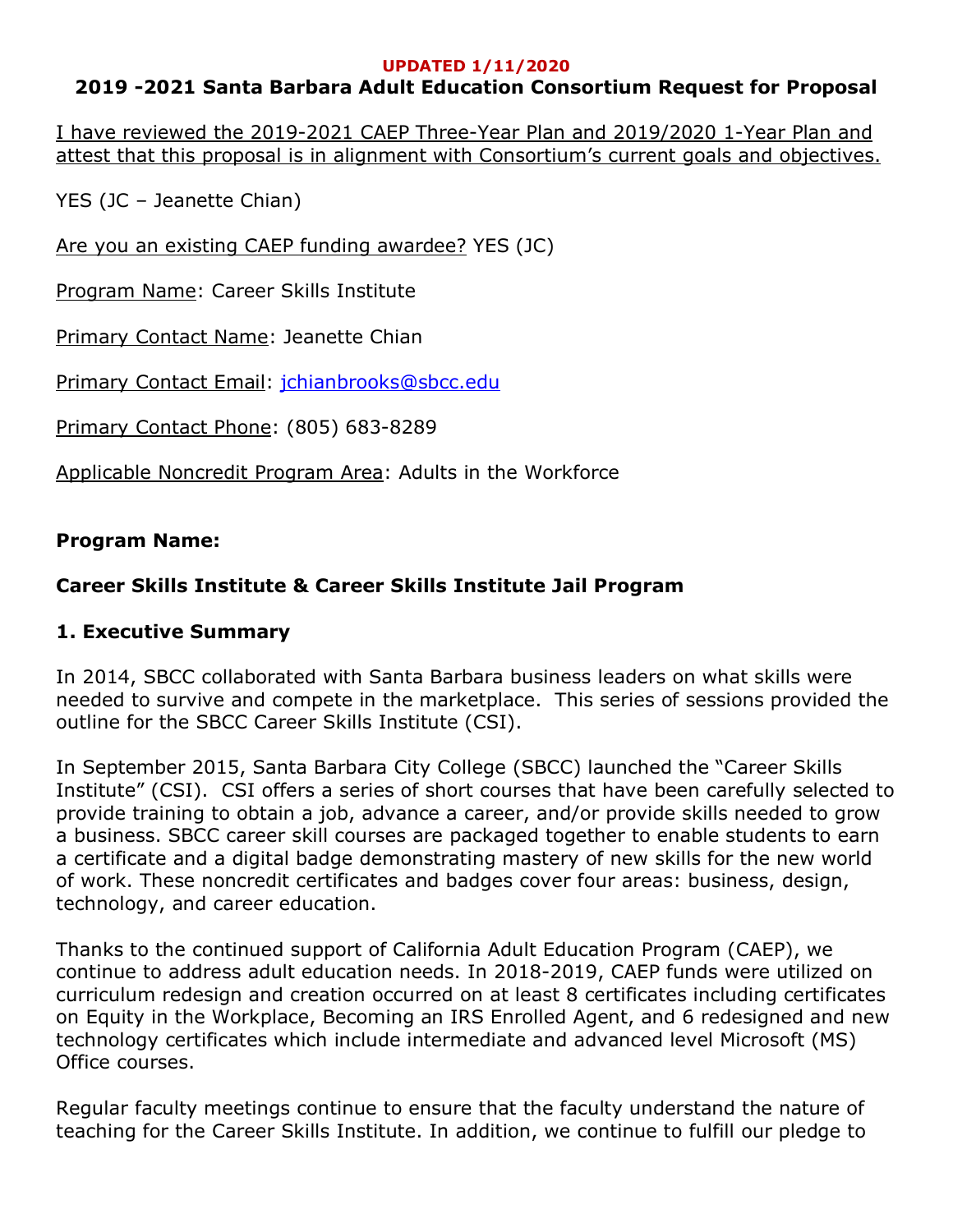local employers of continuously creating new and relevant curriculum to meet their employment needs.

While SBCC has been running computer classes at the County Jail for many years, two years ago (2018) we expanded our offerings by piloting CSI's soft skills communication classes at the Jail. To our great joy, these professional development classes have been a success for our incarcerated students. In Fall 2019, we awarded our first 12 noncredit certificates of completion to our incarcerated students. Even before attending these award presentations, our incarcerated students were on my mind daily in terms of how we can best serve them. Together with our dedicated instructors, we are more committed than ever to educating students and preparing them for the workforce.

For CAEP's current, 2019-2020 grant cycle, we respectfully request funding to ensure the continued vitality of the Career Skills Institute in the following five areas:

- 1) Curriculum Development for CSI,
- 2) Community and Faculty Liaison work for the Jail,
- 3) Outreach and Marketing,

4) Non-instructional Supplies for printing of CSI certificate catalogue, along with printing our CSI flier of classes for CAEP partners, and

5) Capital Outlay for modern laptops and other equipment at the County Jail.

While we have made great strides in the development of CSI, we want to strengthen our offerings particularly with our Business and Technology offerings. Please note that we have plans to run all of these classes at the County Jail.

For our Business classes, we would like to create 5 new courses (approximately the number of classes in 2 certificates) and then combine them with existing CSI courses to create 6 new certificates that would be geared towards Santa Barbara's nonprofit workforce and emerging executive directors. These certificates would address the needs that nonprofit employers expressed as part of BW Research including classes in grant writing, fundraising, and an overall introduction to nonprofits. We have already met with the Santa Barbara Foundation about the overall concept as having the support from the local nonprofit community is critical to the success of this program.

For our Technology classes, an additional 6 certificates would be created: MS Excel, MS Word, MS PowerPoint, MS Outlook, MS Access Database, and MS Publisher allowing a person to gain in-depth knowledge, thereby enhancing employment prospects. Each certificate would contain 6 classes: 3 required classes (Ex: MS Excel 1, 2, and 3) and then a student selects an elective to earn the certificate.

Thanks to past CAEP funding, we recently created MS Office Level 1, 2, and 3 certificates where each certificate has 3-4 required classes and then a student selects an elective to complete the certificate. Thus a student would be able to earn both an MS Office Level 1, 2, and 3 certificates, as well as specialty certificates.

The MS Office Level 1, 2, and 3 certificates have already passed through SBCC's internal curriculum process and are currently awaiting approval to be offered by the Chancellor's office. When these classes are approved to be offered to students, hopefully by Summer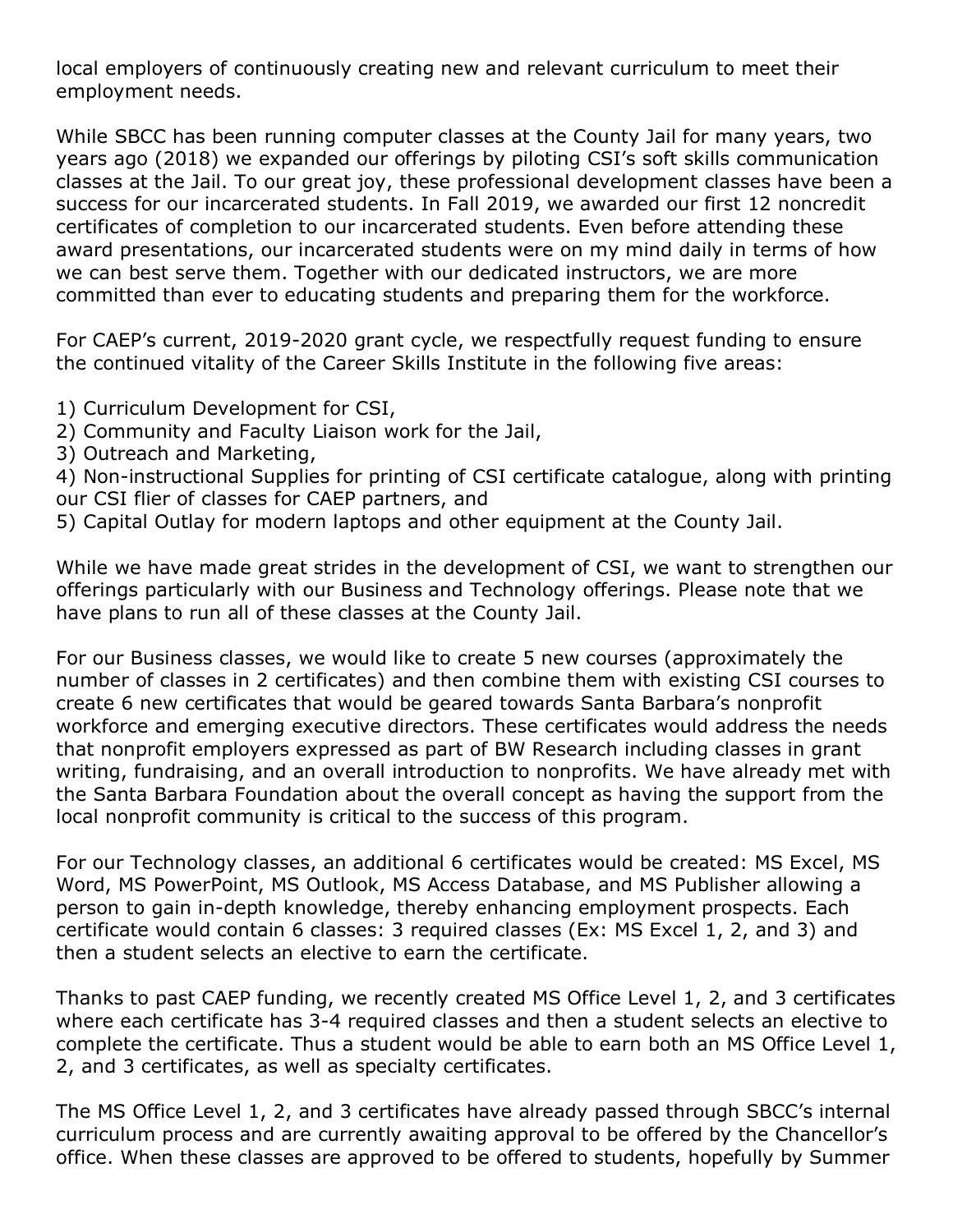2020, we anticipate that the MS Excel Level 2 and 3 classes specifically will have full enrollment and that more sections will need to be added!

The Business, Design, and Technology certificates would address 2019-2021 CAEP Objectives 2: Programs for immigrants eligible for educational services in citizenship, English as a second language, and workforce preparation, and 3: Programs for adults, including but not limited to older adults that are primarily entry or reentry into the workforce.

In addition to curriculum development, we would continue to have a faculty liaison who is in frequent communication with County Jail employees regarding the logistics and operations needed to hold classes at the Jail. This individual is also the Lead Instructor at the Jail and therefore knows all the inner workings at the Jail with respect to running educational programs.

We also plan to have a current instructor serve as a community liaision to also seeks out new instructors for the Jail and also provides training. also utilize a current instructor at the Jail would work as a community liaison to collaborate with Jail staff to identify education levels of those currently incarcerated and work with discharge specialists at the Jail to develop processes and procedures to facilitate enrollment of post-incarcerated individuals into SBCC. This individual would also connect students to our School of Extended Learning Student Program Advisors after the individual has been released from Jail.

#### **Curriculum Development**

See above for 8 certificates to be developed.

#### **Outreach & Marketing**

Please see Section 4 for Outreach and Marketing Plan.

## **Non-instructional supplies**

As the types of certificates offered by CSI has greatly expanded, copies of the most upto-date CSI Certificate Catalogue would need to be printed. In addition, thanks to the collaborative environment of our local CAEP consortium, we receive requests to print hundreds of copies/semester of our one page, two-sided schedules for our local CAEP partners including the County of Santa Barbara, the Santa Barbara Public Library, Equalitech, and the Employment Development Department.

## **2. Integration**

Our proposal creates a transition to the workforce via jobs and self-employment by providing work-based skills.

## **3. Justification**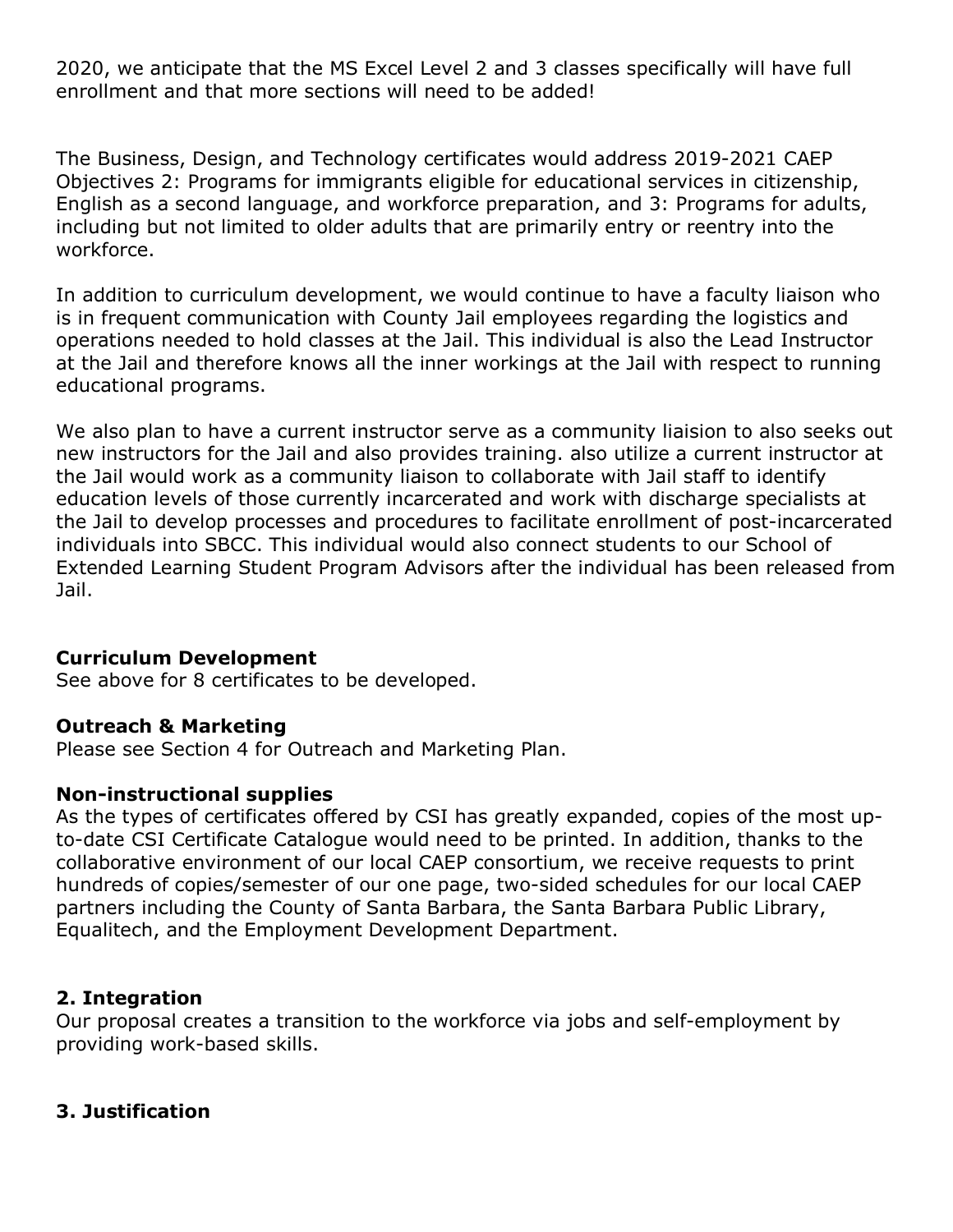In 2015, the Association of American Colleges and Universities (AACU) conducted a tandem survey of college students and employers. The results indicated that employers rated graduates very low with respect to their skill sets, while students rated their skill sets higher than what they are in reality. According to employers, employees lack skills including working in a team, using ethical judgement, making sound decisions, and staying current on technologies.

While past CAEP funding has gratefully allowed us to enhance our Career Skills Institute offerings, especially in the business area, we are on target to expend our funds. We would like to expand upon the momentum that the grant funding has allowed by focusing specifically on the needs identified in gap analysis findings.

# **4. Outreach & Marketing**

As CSI falls under the umbrella of the School of Extended Learning, the goal is both to integrate within Extended Learning's overall marketing activities, while also continuing to promote the CSI brand within the community.

Our marketing strategy is three-fold:

(I) to work in tandem with SBCC's marketing department and Minsky Media (marketing partner) to enhance our CSI-specific marketing efforts.

(II) to coordinate with SBCC's School of Extended Learning marketing efforts. These efforts include a bi-monthly e-newsletter sent on behalf of the School of Extended Learning, and a tri-annual print schedule that markets all classes, including CSI.

(III) to strategically distribute our CSI Certificate Catalogue to HR Directors, large employers in Santa Barbara, and Santa Barbara Unified School District.

In addition to the School of Extended Learning's print schedule, CSI has specific Fall, Spring, and Summer marketing fliers, in addition to its own Certificate Catalogue.

## **5. Partnerships**

CSI works regularly with CAEP partners including the County of Santa Barbara, Equalitech, Santa Barbara Public Library, KRA, SBCC Disability Services and Programs for Students (DSPS), and SBCC Noncredit English as a Second Language (ESL). When the County of Santa Barbara was holding its Passport Workshops that focused on clarifying its employment application process, the County included CSI's schedule as a community resource, and CSI, in turn, promoted the workshops. Also by the County's request, we continue to print and send 150-200 CSI schedules each Semester.

In Summer 2018, we met with Equalitech, and after an in-depth meeting with their Executive Director (ED), I encouraged the ED to apply for CAEP funding and am thrilled that they are now a grantee. Their mission of providing both technology access and one-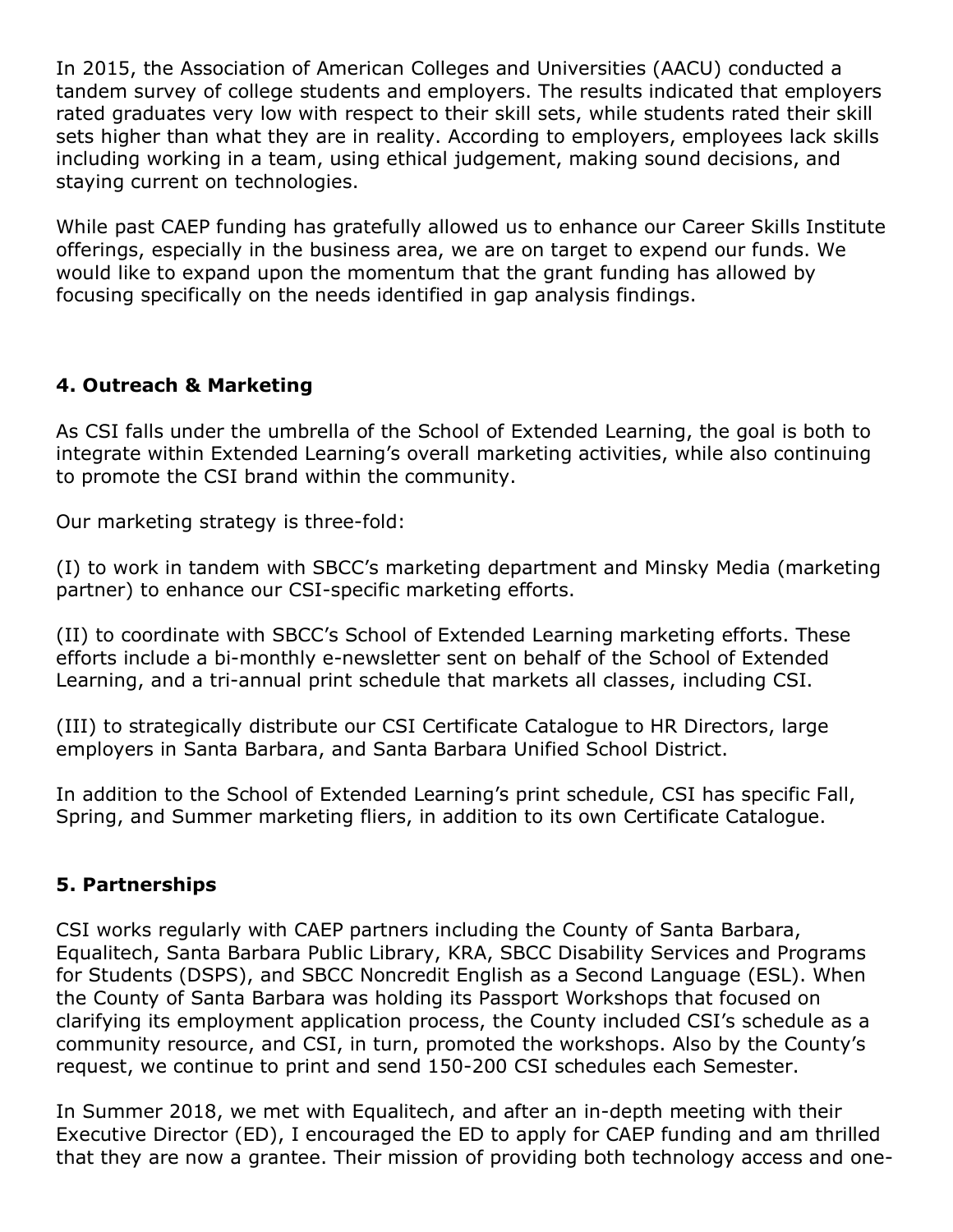on-one tutoring on computer skills to areas where an established need has been identified fits exactly into CAEP's mission. In addition, we are working to establish an Equalitech-SBCC partnership whereby students who 'graduate' from Equalitech's one-onone tutoring then come to our Wake Campus to further develop computer skills in a classroom setting. Furthermore, CSI would then encourage students seeking additional one-on-one time to utilize Equalitech.

With Santa Barbara Public Library (SBPL), CSI has a similar partnership with Equalitech where SBPL students have one-on-one tutoring and then are encouraged to come to our Wake Campus. Especially with our Strategic Job Search classes, we encourage students to utilize SBPL services for one-on-one help with items such as resume building and preparing for a job interview. SBPL even has an area set aside with a camera so that one-on-one mock interviews can be recorded and reviewed by a tutor and the student.

With the Employment Development Department (EDD) and KRA's one-stop career model, we have piloted holding classes at EDD, thereby bringing the classes directly to the people. While we experienced difficulty finding the right day of the week to hold the classes, the effort was meaningful and one that we could potentially attempt again in a modified format.

Together with SBCC DSPS, we launched the long-awaited for 16-week Career Planning program for individuals with a moderate to substantial disability. The effort to launch these meaningful courses started at least 10 years ago with CAEP, Jana Garnett, Natalie Holdren, Melissa Moreno, Corlei Prieto, Emma Cruz, and myself actualizing the program over the past 3+ years. We had 6 graduates in our first Spring 2019 cohort who had passed both classes within the Skills Competency Award. This Fall, we have increased enrollment by 40 percent (from 11 to 17 students and from 10 to 14 students, respectively), and we look forward to see what the future holds for these classes.

With SBCC Noncredit ESL, we continue to work together on projects such as language support in our Green Gardener classes. Also we would love to see ESL students earn digital badges when they achieved a Certificate of Competency in English and would train and support our noncredit ESL colleagues in this endeavor.

## **6. SBCC Noncredit Student Support Services**

CSI is in regular contact with SBCC Noncredit Student Services, most notably regarding our Career Education certificates including Medical Assistant (MA) and Personal Care Attendant (PCA). With both the MA and PCA program, Noncredit Student Service Advisors work with individuals who are interested in the program, they create a tailored education plan that often includes both CSI's soft-skills business certificates and hard skills technology certificates, and they keep in touch with the student and with CSI throughout the process.

Also Noncredit Student Support Services has also created a one-page referral sheet which instructors can use in class and can give to a student if the student is asking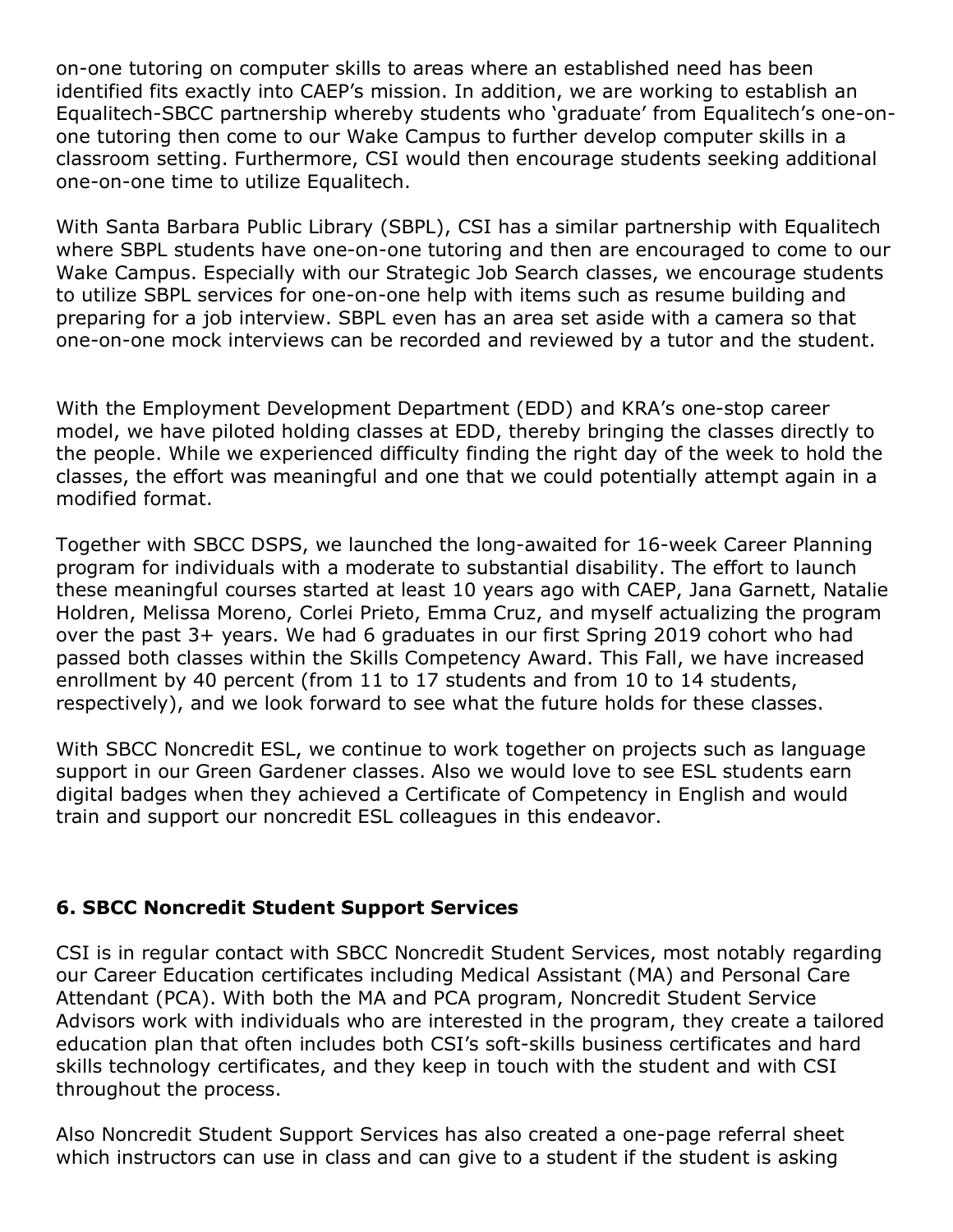about additional courses and resources. The sheet contains student services address, telephone number, and hours so that the individual can follow up with student services with additional questions.

Also when a manufacturing company, Corning, opened a factory in Goleta, we coordinated with Student Services, Adult High School/GED, where Corning recruiters came in and talked to students about entry-level job opportunities that were full-time with benefits and included regular training, yearly raises, and several different paths for future growth within the company. In addition, we worked with Student Services to hold Informational Sessions at Cottage Hospital (one of CSI's biggest industry partners) about our Adult High School/GED program to expand educational opportunities for Cottage Health System employees.

We could not do our work without SBCC Noncredit Student Support Services.

# **7. Alignment**

The Business and Technology certificates would address 2019-2021 CAEP Objectives 2: Programs for immigrants eligible for educational services in citizenship, English as a second language, and workforce preparation, and 3: Programs for adults, including but not limited to older adults that are primarily entry or reentry into the workforce.

# **8. Leveraging Funds**

Career Skills Institute has received \$240K through Strong Workforce to develop a regional Career Strategist initiative for students within our region to create a LinkedIn profile and to have access to LinkedIn Learning. Also the grant is helping other regional colleges develop their own Career Strategist noncredit certificate of completion while also providing regional colleges with digital badge starter kits, should they want to develop a model similar to CSI's model.

In addition, CSI has received \$150K through Strong Workforce for the upcoming year. Last year, CSI leveraged \$50K of SWP funds to cover 70% of the cost for BW Research's 'Economic and Workforce Gap Analysis for Adult Education Students.' Using both SWP and CAEP funds provided an ideal way to leverage funding from 2 different sources, resulting in an analysis that was far more compelling and useful to our community than had one entity only funded this initiative. CSI was grateful for and pleased to use these funds as the findings will impact how CSI, and hopefully other CAEP grantees, proceeds over the next 2-3 years.

With this RFP asking for \$95K and with \$150K from SWP, the two grants combine for a total of \$245K. If CSI is awarded the full \$95K ask, CAEP funds would represent \$95K/\$245K of total funds or 39 percent total. Also in terms of intent for the grants, SWP's primary focus is on Career Technical Education, whereas CAEP funds both Career Technical Education and Workforce Preparation curriculum creation.

## **9. Diversity, Inclusion, and Equity**